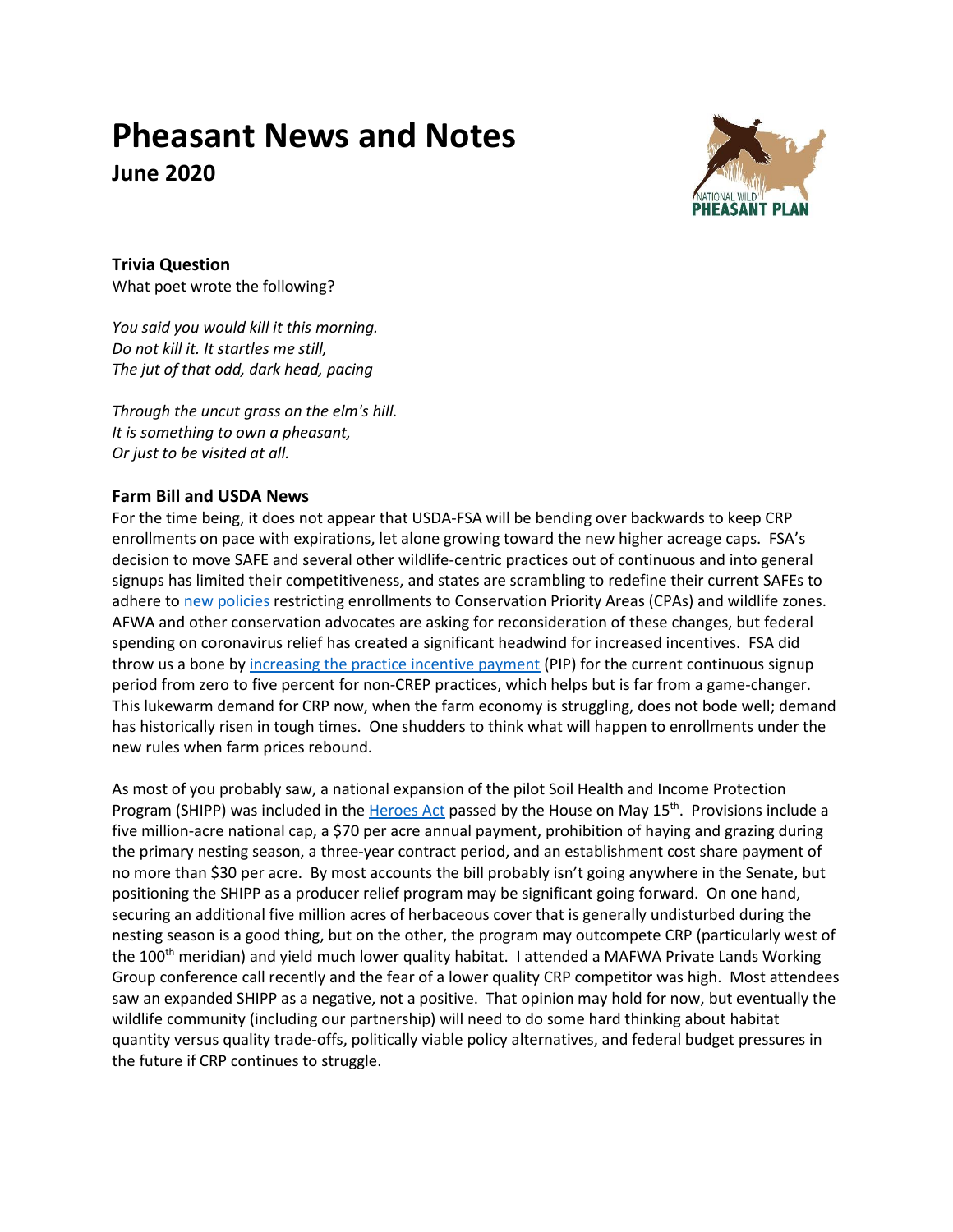### **Notes from Around the Pheasant Range**

First off, Tom Keller (Technical Committee, Pennsylvania) sends the following panoramic photo and description: "While pheasant habitat to most people is fairly flat topography with endless horizons, the northeast is a bit different. At this crowing count listening point in Franklin County, Pennsylvania, the sun prepares to rise over the south mountain while the moon inches closer to setting over the blue mountain." Thanks, Tom!



Speaking of new beginnings, many of you have probably heard that our own Dave Nomsen (Management Board, Pheasants Forever) has announced his retirement effective July 1<sup>st</sup>. Dave has been PF's leading voice for conservation in D.C. since 1992, working on the last five(!) farm bills. The Conservation Reserve Program has been his Sisyphean boulder to forever roll up Capitol Hill, and he had a large influence on many of the program's improvements over the years. Hundreds of thousands of pheasant hunters benefited from Dave's work, as have the agencies who sold hunting licenses to all those folks. He was also an integral part of getting our partnership established and



provided the administrative support I needed to function as the Plan Coordinator. On behalf of the partnership, thanks, Dave, for all you have done for conservation and our organization over the years, and we will miss you!

Some of us had hoped to share a beverage with Dave before he retired at the MAFWA Director's meeting at the end of this month in South Dakota, but that meeting has now been tentatively [postponed](https://www.mafwa.org/?page_id=459) until October 5-9. The business meeting will be held as planned on July 1 via video or conference call. The whol[e WAFWA summer meeting](https://www.wafwa.org/events/summer_meeting/) is being conducted virtually in July, so those of you who don't generally get to travel to that one might see about dropping into a meeting or two on the cheap.

Our own Joseph Lautenbach (Technical Committee, Ohio) and his coauthors made the short list for The Wildlife Society's publication of the year award for their paper "Strategic conservation for lesser prairiechickens among landscapes of varying anthropogenic influence." The [paper](https://www.sciencedirect.com/science/article/abs/pii/S0006320719302691) was published last year in *Biological Conservation*. Congratulations, Joseph!

The University of Nebraska [paper on pheasant genetics](https://doi.org/10.1002/wsb.1095) is now available in the *Wildlife Society Bulletin*. Using mitochondrial DNA, which does not recombine and preserves matrilineal identities, the authors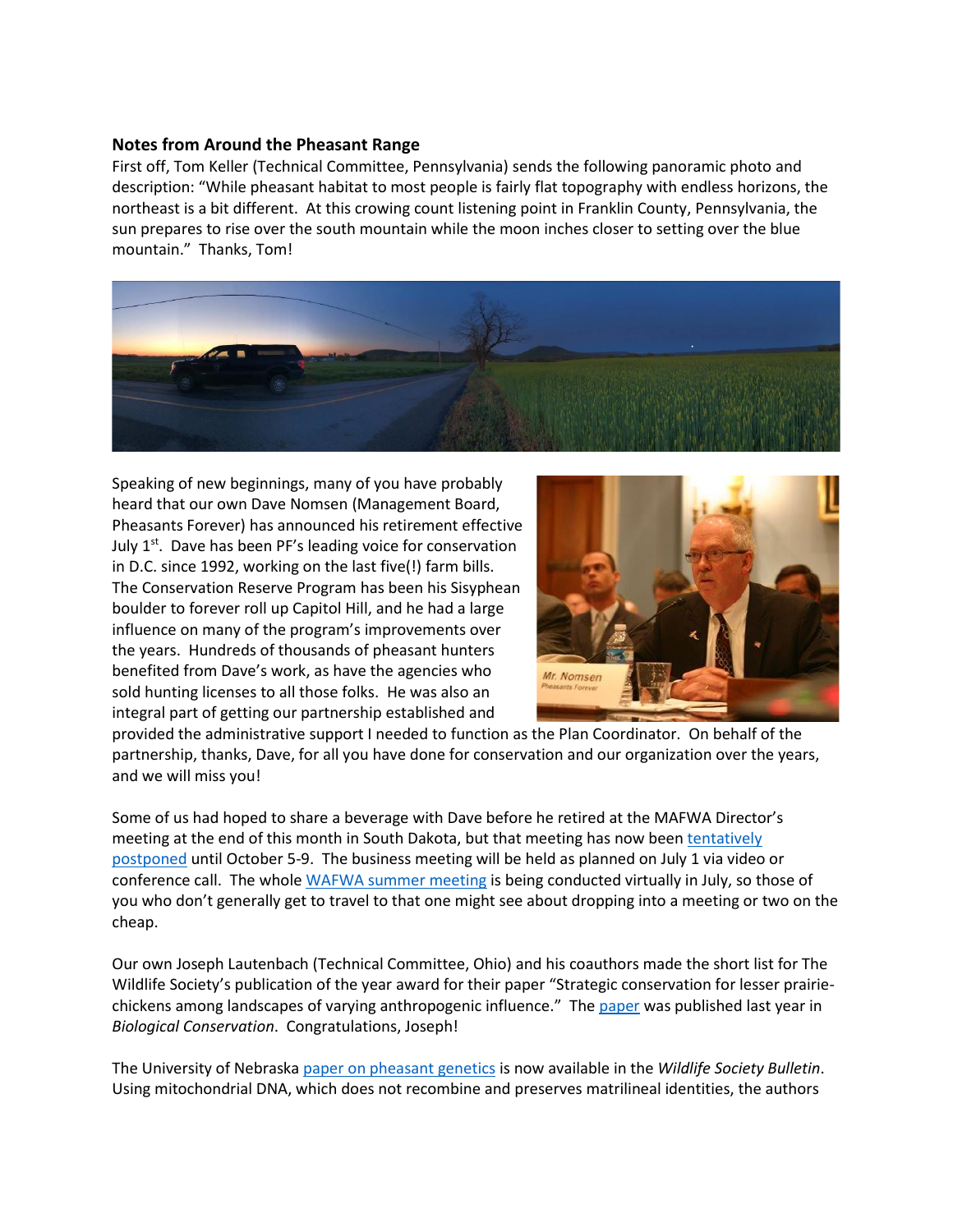found two primary clades exist in the wild populations of Nebraska and South Dakota. The Chinese ringneck line dominates, while a few birds have an original black-neck matrilineal ancestor way back in their family tree. There are several possible explanations for this ratio, which the authors discuss. Back in 1945 in *The Ring-necked Pheasant and Its Management in North America*, Frederic Walcott wrote, "Doubtless these [early] importations [to North America] were of the so-called English black-necked pheasant, that is, the typical Colchican strain. In the course of time a number of other varieties have been liberated, including Japanese, Mongolian, and Chinese pheasants. They have become thoroughly mixed but have a preponderance of Chinese blood, especially toward the west, and are generally known as ring-necked pheasants." So it is certainly plausible that the current mix of lineages simply reflects, more or less, the original genetic makeup of birds in those early introductions a century ago. Take a look at the paper and see what you think.

South Dakota Game, Fish and Parks announced a few months ago that it was continuing its predator bounty program but paying only half as much per tail this year (\$5), with a limit of 50,000 tails purchased. You can again see how many bounties have been paid in real time on their **Tail Tracker** page. So far, it looks like this year's submissions are about half of what they were at this point last year.

Soil health practices are good for producers' mental health. That seems to be the conclusion drawn from th[e South Dakota Farmer/Rancher 2019 Stress Survey](https://sdsoilhealthcoalition.org/farmer-rancher-stress-survey-results/) conducted by South Dakota State University and the South Dakota Soil Health Coalition. The more soil health practices a producer reported employing, the less stressed and more hopeful for the future they were. A skeptic might point out that sample sizes were small and that happier, less stressed producers might have been more likely to adopt soil health practices in the first place, but regardless, the results are encouraging.

Also, you might remember last summer [I reported](http://nationalpheasantplan.org/wp-content/uploads/2019/08/Pheasant-news-and-notes-Aug-19.pdf) visiting some South Dakota Soil Health Coalition test plots of corn planted in 60-inch rows (compared to conventional 30-inch rows, but sown such that the seeds per acre were equal) grown concurrently with a mixed-species cover crop. The [results](https://sdsoilhealthcoalition.org/wp-content/uploads/2020/04/2019-60-Inch-Corn-Longer-Report-Document-3_23_20.pdf) of that trial are now in and show an average yield reduction of 9% in the 60-inch rows, but soil moisture and bulk density were improved. Soil moisture was not limiting in 2019 so yield results might be different in a dry year. Although the jury is still out on the wildlife benefits of cover crops, it is good to know there are producers out there trying to figure out economical ways of increasing the biodiversity of row crop landscapes.

Finally, I will be giving a webinar on AFWA's small game R3 resolution to the Council to Advance Hunting and Shooting Sports' R3 Community on June 11<sup>th</sup> at 1:00 pm Central time. If you'd like to attend the webinar, you can join the Community [here.](https://cahss.org/national-r3-community/)

#### **Pheasant-relevant Media**

[Winter split for North Dakota pheasants](https://www.newsdakota.com/2020/05/08/dakota-uplander-winter-split-for-nd-pheasants/) [Youth pheasant season has been extended in South Dakota](https://www.kotatv.com/content/news/GFP-Youth-pheasant-season-has-been-extended-in-South-Dakota-570479351.html) [Earliest "chickens" were actually pheasants](https://www.scientificamerican.com/article/earliest-chickens-were-actually-pheasants/) [Pheasant hunting with Tom Brokaw](https://www.forbes.com/sites/chrisdorsey/2020/05/21/pheasant-hunting-with-tom-brokaw/#266b577b6d8c) [PBS "Reconnecting Roots" episode on hunting](https://www.pbs.org/video/hunting-field-to-fork-vjrpvq/?fbclid=IwAR2FBHBY0jQj9iDxWXZPi6ucpPl4fEKOQSGbzXaxEtC4mL_K48lNpFaRONw) [Children are increasingly likely to be afraid of nature](https://www.journals.elsevier.com/biological-conservation/news/children-are-increasingly-likely-to-be-afraid-of-nature) [Extreme poverty counties found solely in rural areas in 2018](https://www.ers.usda.gov/amber-waves/2020/may/extreme-poverty-counties-found-solely-in-rural-areas-in-2018/) [The message of conservation failed](https://northwoodscollective.com/the-message-of-conservation-failed/?fbclid=IwAR2cUIzAbctQM9PhwCMfXPjVChj1bAQtWIji_eOZwD7CKe5u5EY5R4RueBw)